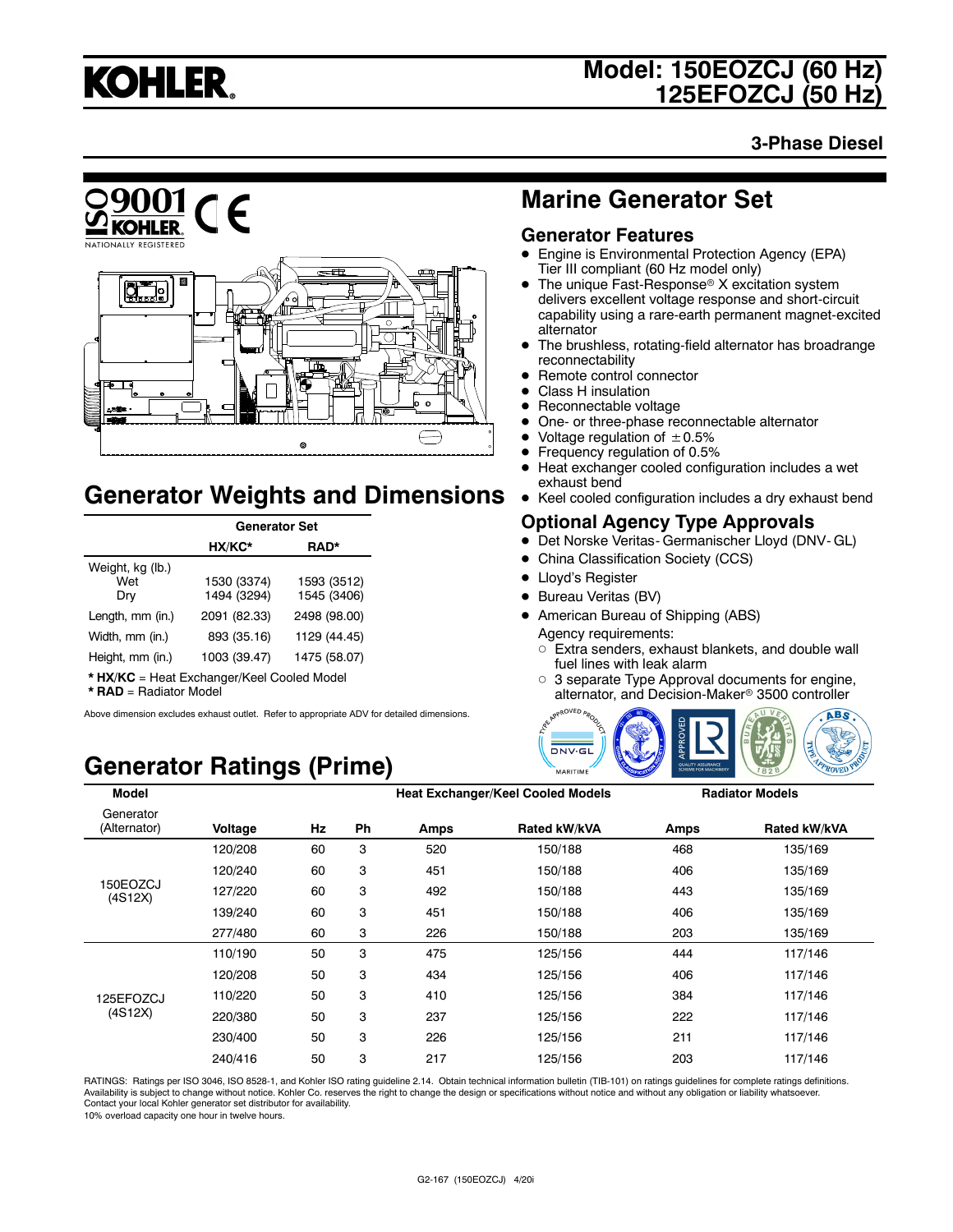## **Application Data**

#### **Lubrication**

| <b>Engine Specifications</b>   | 60 Hz                           | 50 Hz            | <b>Lubricating System</b>                                         |  |
|--------------------------------|---------------------------------|------------------|-------------------------------------------------------------------|--|
| Type                           | Inline, 4-cycle                 |                  | Oil pan capacity with filter, L (U.S. qt.)                        |  |
| Number of cylinders            | 6                               |                  | Type                                                              |  |
| Firing order                   |                                 | $1-5-3-6-2-4$    |                                                                   |  |
| Aspiration                     | Turbocharged and<br>aftercooled |                  | <b>Operation Requirements</b>                                     |  |
| Displacement, L (cu. in.)      |                                 | 6.8(415)         | <b>Air Requirements</b>                                           |  |
| Bore and stroke, mm (in.)      | 107 x 127 (4.21 x 5.00)         |                  | Engine combustion air requirements,<br>m <sup>3</sup> /min. (cfm) |  |
| Compression ratio              | 16.7:1                          |                  | Max. air intake restriction, kPa (in. $H_2O$ )                    |  |
| Combustion system              |                                 | Direct injection | Cooling air required for generator set at                         |  |
| Rated rpm                      | 1800                            | 1500             | 50°C (122°F) ambient, m <sup>3</sup> /min. (cfm)                  |  |
| Maximum power at rated rpm, HP | 223                             | 187              | HX/KC*<br>RAD*                                                    |  |
| Cylinder block material        | Cast iron                       |                  |                                                                   |  |
| Cylinder head material         | Cast iron                       |                  | Exhaust flow, $m^3/m$ in. (cfm)                                   |  |
| Piston rings                   | 2 compression/1 oil             |                  | Exhaust temp., $^{\circ}$ C ( $^{\circ}$ F)                       |  |
| Crankshaft material            | Forged steel                    |                  | Max. allowed exhaust backpressure,<br>kPa (in. $H2O$ )            |  |
| Connecting rod material        | Forged steel                    |                  |                                                                   |  |
| Governor type                  | Electric isochronous            |                  | <b>Fuel Consumption</b>                                           |  |
|                                |                                 |                  | Diesel, Lph (gph) at % load                                       |  |

### **Engine Electrical**

| <b>Engine Electrical System</b>         | 60 Hz                                            | 50 Hz |
|-----------------------------------------|--------------------------------------------------|-------|
| Battery, voltage                        | 12- or 24-volt spec<br>isolated ground, standard |       |
| Battery, charging (12 volt)             | 75 amp                                           |       |
| Battery, charging (24 volt)             | 50 amp                                           |       |
| Battery, recommendation (min., 12 volt) | 925 CCA                                          |       |
| Starter motor                           | Gear-reduction type                              |       |

### **Cooling**

**Engine**

| <b>Cooling System</b>                                       |                       | 60 Hz                       | 50 Hz      |
|-------------------------------------------------------------|-----------------------|-----------------------------|------------|
| Capacity, L (U.S. qt.) (approx.),                           | HX/KC*<br><b>RAD*</b> | 19.0 (20.0)<br>50.3 (53.16) |            |
| Cooling type,                                               | HX*<br>RAD*           | Heat exchanger              | Radiator   |
| Seawater pump type,                                         | HX/KC*                | John Deere gear driven      |            |
| Seawater pump suction lift,<br>maximum, m (ft.).            | HX/KC*                | 3.0(10.0)                   |            |
| Heat rejected to jacket water at rated kW.<br>kW (Btu/min.) |                       | 195 (11088)                 | 149 (8498) |
| Engine water pump flow, Lpm (gpm)                           | 194 (51.2)            | 160.5 (42.4)                |            |
| Seawater pump flow, Lpm (gpm), HX/KC*                       |                       | 173 (45.7)                  | 125 (33)   |

#### **Fuel**

| <b>Fuel System</b>                     | 60 Hz                                           | 50 Hz |
|----------------------------------------|-------------------------------------------------|-------|
| Fuel recommendation                    | Diesel fuel specified to<br>EN 590 or ASTM D975 |       |
| Fuel shutoff solenoid                  | Electric                                        |       |
| Fuel injection system                  | <b>High Pressure</b><br>Common Rail (HPCR)      |       |
| Fuel pump priming                      | Self Priming                                    |       |
| Maximum recommended fuel lift, m (ft.) | 2.4(7.9)                                        |       |

\* **HX** = Heat Exchanger, **KC** = Keel Cooled, **RAD** = Radiator Model

| <b>Lubricating System</b>                  | 60 Hz       | 50 Hz    |
|--------------------------------------------|-------------|----------|
| Oil pan capacity with filter, L (U.S. qt.) | 19.0 (20.0) |          |
| Type                                       |             | Pressure |

| <b>Air Requirements</b>                                                                                                             | 60 Hz                       | 50 Hz                      |
|-------------------------------------------------------------------------------------------------------------------------------------|-----------------------------|----------------------------|
| Engine combustion air requirements,<br>$m^3$ /min. (cfm)                                                                            | 15.0 (529)                  | 10.0 (353)                 |
| Max. air intake restriction, kPa (in. $H_2O$ )                                                                                      | 6.25(25)                    | 6.25(25)                   |
| Cooling air required for generator set at<br>50 $\degree$ C (122 $\degree$ F) ambient, m <sup>3</sup> /min. (cfm)<br>HX/KC*<br>RAD* | 32.28 (1140)<br>736 (26000) | 28.03 (990)<br>614 (21700) |
| Exhaust flow, m <sup>3</sup> /min. (cfm)                                                                                            | 32 (1123)                   | 23 (828)                   |
| Exhaust temp., $^{\circ}$ C ( $^{\circ}$ F)                                                                                         | 373 (703.4)                 | 454 (849.2)                |
| Max. allowed exhaust backpressure,<br>kPa (in. H <sub>2</sub> O)                                                                    | 7.5(30)                     | 7.5(30)                    |
| <b>Fuel Consumption</b>                                                                                                             | 60 Hz                       | 50 Hz                      |
| Diesel, Lph (gph) at % load                                                                                                         |                             |                            |
| 100%                                                                                                                                | 46.1 (12.2)                 | 36.1<br>(9.5)              |
| 75%                                                                                                                                 | 36.3<br>(9.6)               | 27.3<br>(7.2)              |

#### **Engine Features**

• One-side serviceability of fuel system, lubrication system, and air cleaner

50% 24.7 (6.5) 19.1 (5.0) 25% 14.3 (3.8) 10.6 (2.8)

- Low oil pressure cutout
- High water temperature cutout
- Loss of coolant cutout
- Overcrank cutout
- Belt guard
- Optional digital gauge
- Disposable oil filter
- Extended oil drain
- PTO options: 12- or 24-volt electric clutch

#### **Controller Features**

- $\bullet$  A graphical display and pushbutton/rotary selector dial provide easy, local data access.
- $\bullet$  Measurements are selectable in metric or English units.
- $\bullet$  The controller supports Modbus<sup>®</sup> protocol with serial bus (RS-485) or Ethernet networks.
- Scrolling display shows critical data at a glance.
- **•** Graphical display of power metering (kW, kVA, V, I, PF, and VAR).
- $\bullet$  Integrated hybrid voltage regulator.
- $\bullet$  Built-in alternator thermal overload protection.

 $\text{Modbus}^{\otimes}$  is a registered trademark of Schneider Electric.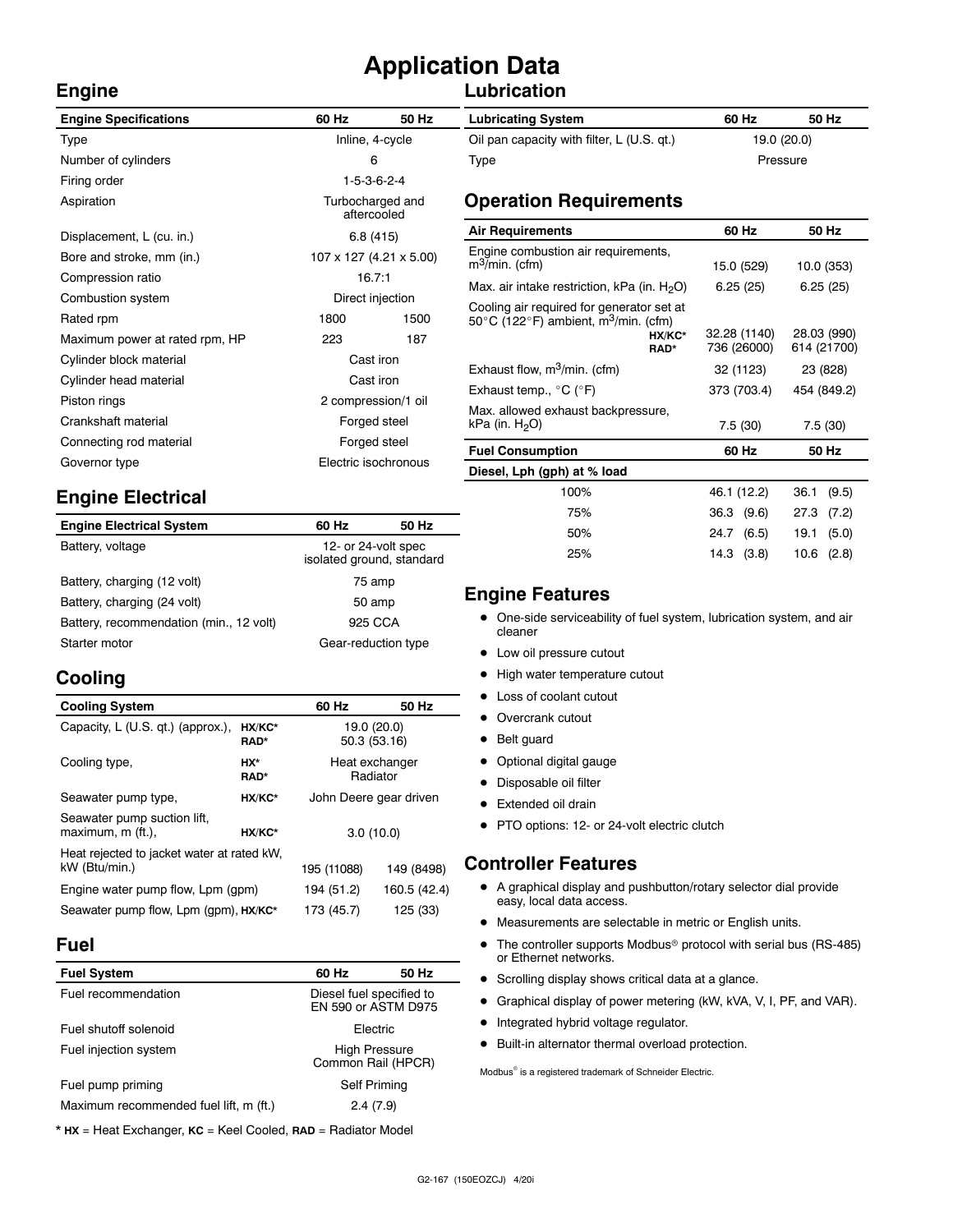## **Decision-Maker<sup>®</sup> 3500 Paralleling Controller**



Provides advanced control, system monitoring, and system diagnostics for optimum performance and compatibility. The Decision-Maker<sup>®</sup> 3500 controller uses a patented hybrid voltage regulator and unique software logic to manage alternator thermal overload protection features normally requiring additional hardware. Additional features include:

- AC Output Voltage Regulator Adjustment. The voltage adjustment provides a maximum adjustment of  $\pm$  10% of the system voltage.
- Alarm Silence. The controller can be set up to silence the alarm horn only when in the AUTO mode for NFPA-110 application or Always for user convenience.
- $\bullet$  Alternator Protection. The controller provides generator set overload and short circuit protection matched to each alternator for the particular voltage/phase configuration.
- Automatic Restart. The controller automatic restart feature initiates the start routine and recrank after a failed start attempt.
- **Cyclic Cranking.** The controller has programmable cyclic cranking.
- **ECM Diagnostics.** The controller displays engine ECM fault code descriptions to help in engine troubleshooting.
- Engine Start Aid. The configurable starting aid feature provides customized control for an optional engine starting aid.
- **Event Logging.** The controller keeps a record (up to 1000 entries) for warning and shutdown faults. This fault information becomes a stored record of system events and can be reset.
- $\bullet$  Historical Data Logging. Total number of successful starts of the generator is recorded and displayed.
- Integrated Hybrid Voltage Regulator. The voltage regulator provides .  $\pm$  0.5% no-load to full-load RMS voltage regulation with three-phase sensing.
- Lamp Test. Press the alarm silence/lamp test button to verify functionality of the indicator lights.
- LCD Display. Adjustable contrast for improving visibility.
- **Measurement Units.** The controller provides selection of English or metric displays.
- **Power Metering.** Controller graphical display provides voltage, current, power factor, kW, kVA, and kVAR.
- Programming Access (USB). Provides software upgrades and diagnostics with PC software tools.
- **Remote Reset.** The remote reset function supports acknowledging and resetting faults and allows restarting of the generator set without going to the master control switch off/reset position.
- **Run Time Hourmeter.** The generator set run time is displayed.
- **Time Delay Engine Cooldown (TDEC).** The TDEC provides a time delay before the generator set shuts down.
- Time Delay Engine Start (TDES). The TDES provides a time delay before the generator set starts.
- $\bullet$  Voltage Selection Menu. This menu provides the capability to switch the generator output voltage. NOTE: Generator set output leads may require reconnection.
- **Paralleling Functions:** 
	- $\bullet$  Bus sensing
	- First on logic
	- $\bullet$  Synchronizing
	- Communication based isochronous load sharing
	- Droop load sharing
	- External controlled load sharing via analog bias signals

## **Alternator Specifications**

#### **Alternator Specifications**

| <b>Specifications</b>                                                                                | <b>Alternator</b>                                                          |  |
|------------------------------------------------------------------------------------------------------|----------------------------------------------------------------------------|--|
| Manufacturer                                                                                         | Kohler                                                                     |  |
| Type                                                                                                 | 4-pole, rotating-field                                                     |  |
| Exciter type                                                                                         | Brushless, rare-earth<br>permanent-magnet                                  |  |
| Number of leads                                                                                      | 12, reconnectable                                                          |  |
| Voltage regulator                                                                                    | Solid state, volts/Hz                                                      |  |
| Insulation: NFMA MG1                                                                                 |                                                                            |  |
| Material                                                                                             | Class H                                                                    |  |
| Temperature rise                                                                                     | $115^{\circ}$ C                                                            |  |
| Bearing: number, type                                                                                | 1, sealed                                                                  |  |
| Coupling                                                                                             | Flexible disc                                                              |  |
| Amortisseur windings                                                                                 | Full                                                                       |  |
| Voltage regulation, no load to full load                                                             | ± 0.5%                                                                     |  |
| One-step load acceptance per NFPA 110<br>Peak motor starting kVA:<br>480 V, 380 V<br>4S12X (12 lead) | 100% of rating<br>(35% dip for voltages below)<br>480 (60 Hz), 380 (50 Hz) |  |

#### **Alternator Features**

- NEMA MG1, IEEE, and ANSI standards compliance for temperature rise and motor starting.
- Capable of sustained line-to-neutral short circuit current of up to 300% of the rated current for up to 2 seconds. Capable of sustained short circuit current of up to 300% of the rated current for up to 10 seconds for 3 phase connections. (IEC 60092-301 short-circuit performance.)
- Sustained short-circuit current enabling downstream circuit breakers to trip without collapsing the alternator field.
- Self-ventilated and dripproof construction.
- Vacuum-impregnated windings with epoxy varnish for dependability and long life.
- Superior voltage waveform from a two-thirds pitch stator and skewed rotor.

#### **Optional Accessories**

- Circuit breakers
- $\bullet$  Remote digital display
- Remote monitoring, start/stop panel with wiring harness for connection to the generator controller
- $\bullet$  Duplex fuel filter
- $\bullet$  Siphon break
- Remote connection/extension harness
- Oil level indicator (high/low)
- Low coolant level indicator